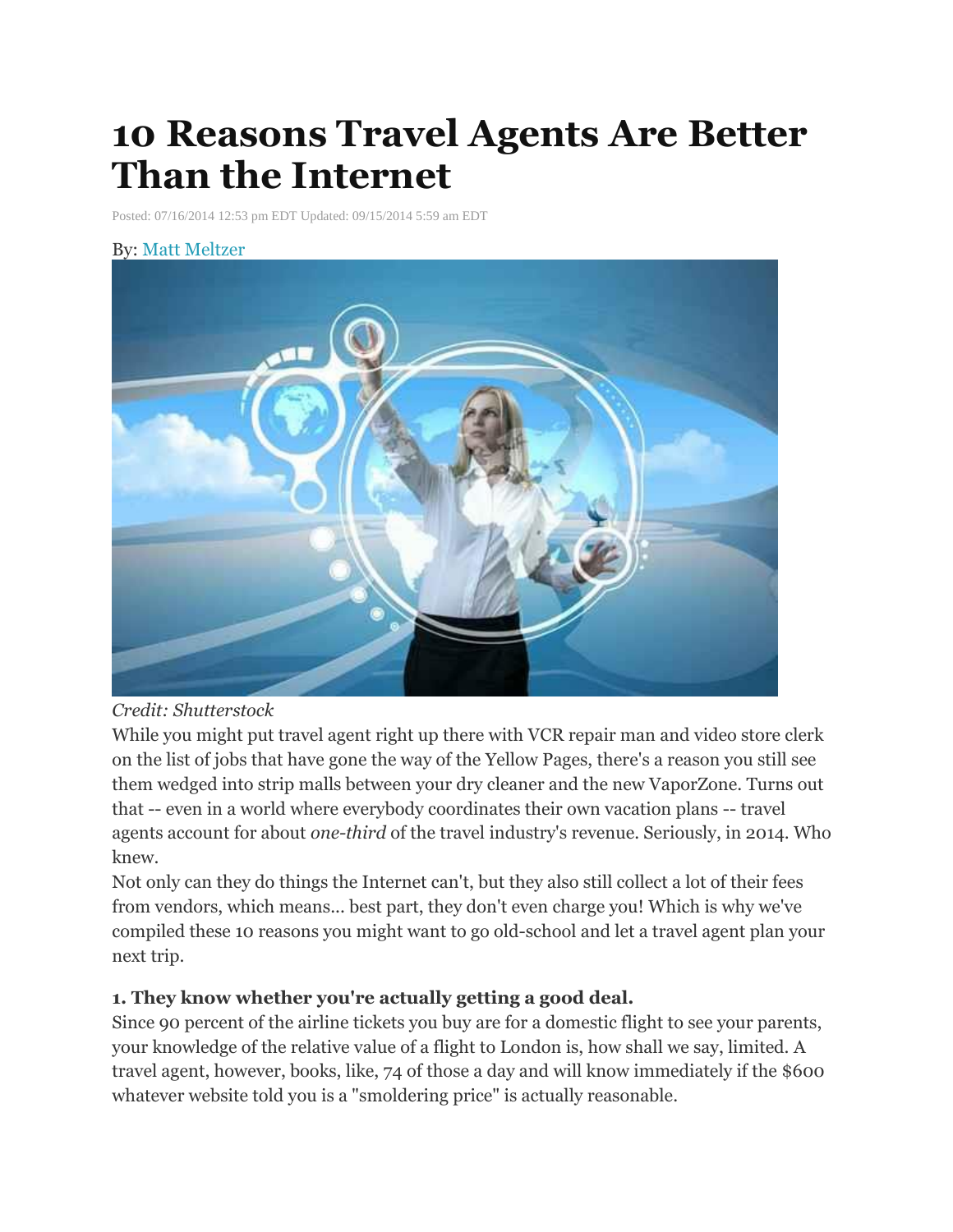#### **2. Travel agents know where to go in a city, or know someone who does.**

If you don't happen to be headed to one of Thrillist's 30 cities, it helps to have a reputable resource available who knows the best restaurants, dive bars, or cockfighting arenas without having to sift through a thousand ridiculous reviews about how the waitress didn't bring the table enough bread. Since they book trips all the time, TA's know this stuff like the back of their hands. And if they don't, they're one call away from getting you an answer.

**More: The 15 Most [Annoying](http://www.thrillist.com/travel/nation/annoying-people-the-15-most-annoying-travelers-in-the-world?utm_source=huffingtonpost&utm_medium=syn&utm_term=web&utm_campaign=travel) Travelers In The World**



*Credit: Flickr User Jason Tester [Guerrilla](https://www.flickr.com/photos/streamishmc) Futures*

**3. They've got your back when it comes to flight delays/cancellations.** Try calling a website when your flight gets cancelled and the line to rebook stretches through the terminal. Even if you get through to the airline directly, they still don't have a clue who you are. Call your travel agent, though, and they'll get you squared away on another flight while you get squared away at the [airport](http://www.thrillist.com/travel/nation/worlds-best-airport-bars-in-between-flights-listen-to-live-music-or-sit-poolside?utm_source=huffingtonpost&utm_medium=syn&utm_term=web&utm_campaign=travel) bar.

# **4. They can actually get you seats together, on the same flight, for the same price.**

Rather than spend a week on a group text trying to coordinate your big Splashin' Safari Water Park Summer vacay, only to book your flights separately online and find you're all sitting next to different people who clip their [toenails](http://www.thrillist.com/travel/nation/airplane-etiquette-things-that-annoy-flight-attendants?utm_source=huffingtonpost&utm_medium=syn&utm_term=web&utm_campaign=travel) (and paid different fares), a travel agent can get your entire group the same ticket price, with seats together, on the same flight.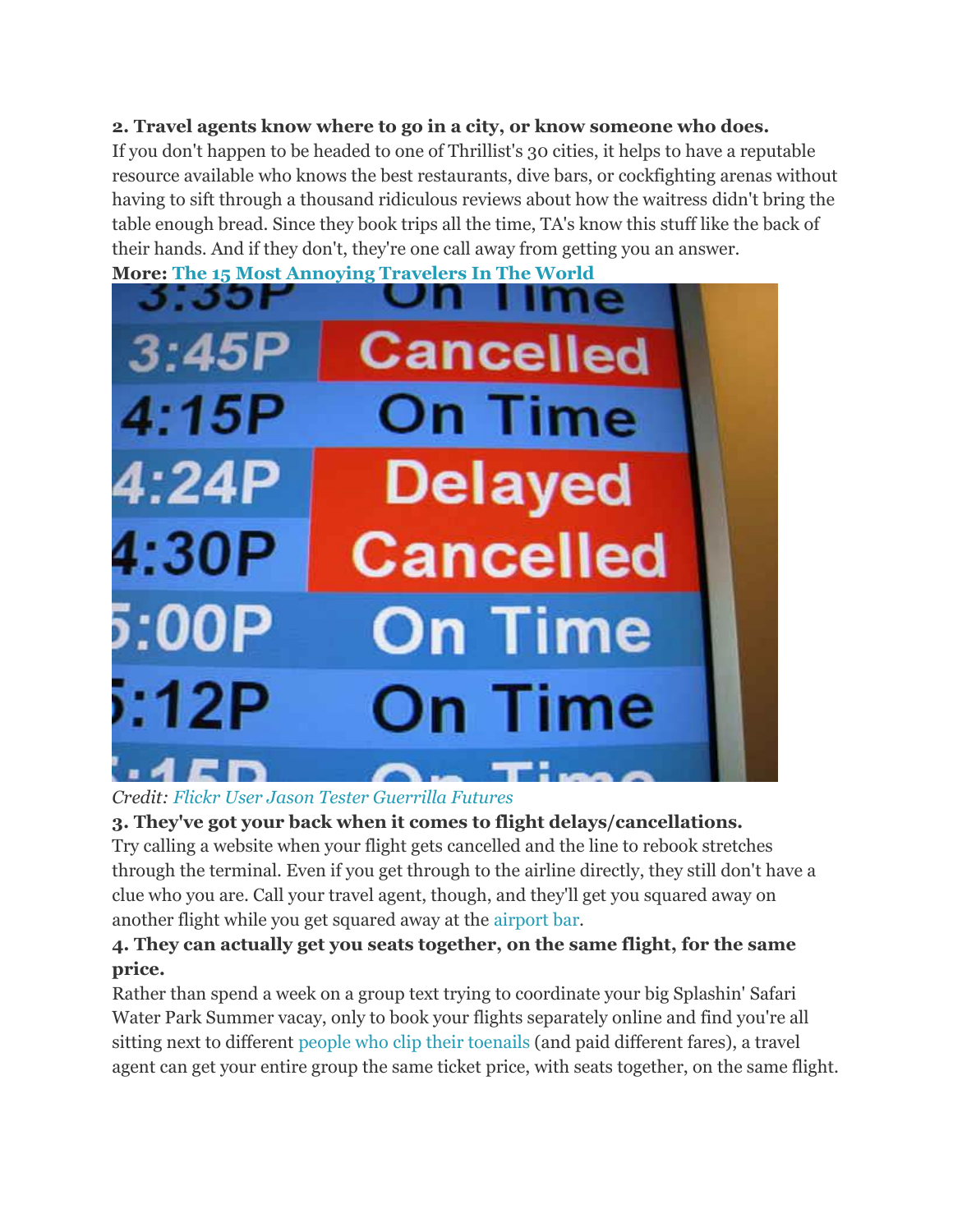

*Credit: Flickr User Mystic [Country](https://www.flickr.com/photos/mysticcountry/) CT*

# **5. They can get you VIP status without being a VIP.**

Restaurant supposedly booked for months? Yeah, that's no issue for a travel agent. Need a table at the hottest club in Sioux Falls? They've got more promoters on speed dial than a South Beach swimsuit model. Thanks to the relationships they maintain across the tourism industry, they can also score you tix to special tours, private tastings, and other events the Internet doesn't even know about. Or, if it does, has hidden so deep it'll take you hours to find out about them.

# **6. And speaking of hours on the Internet, TAs do all the research for you.**

Websites don't seem to understand that when you say "search nearby airports," it doesn't mean "I'm totally fine with being the guy who asks my roommate for a ride to an airport 75 miles away so I can save \$45". Travel Agents know your airport preferences, and won't tease you with cheap flights that involve leaving and returning to airports that're in different states. Unless you want them to.

# **7. They get better prices, first**

That \$49 one-way flight your email update indicated was a "fresh new deal" was actually available to your travel agent last week, because they have better relationships with airlines and wholesalers. Which also means their prices are... ready for this... usually *better* than online. Especially for complicated or premium fares.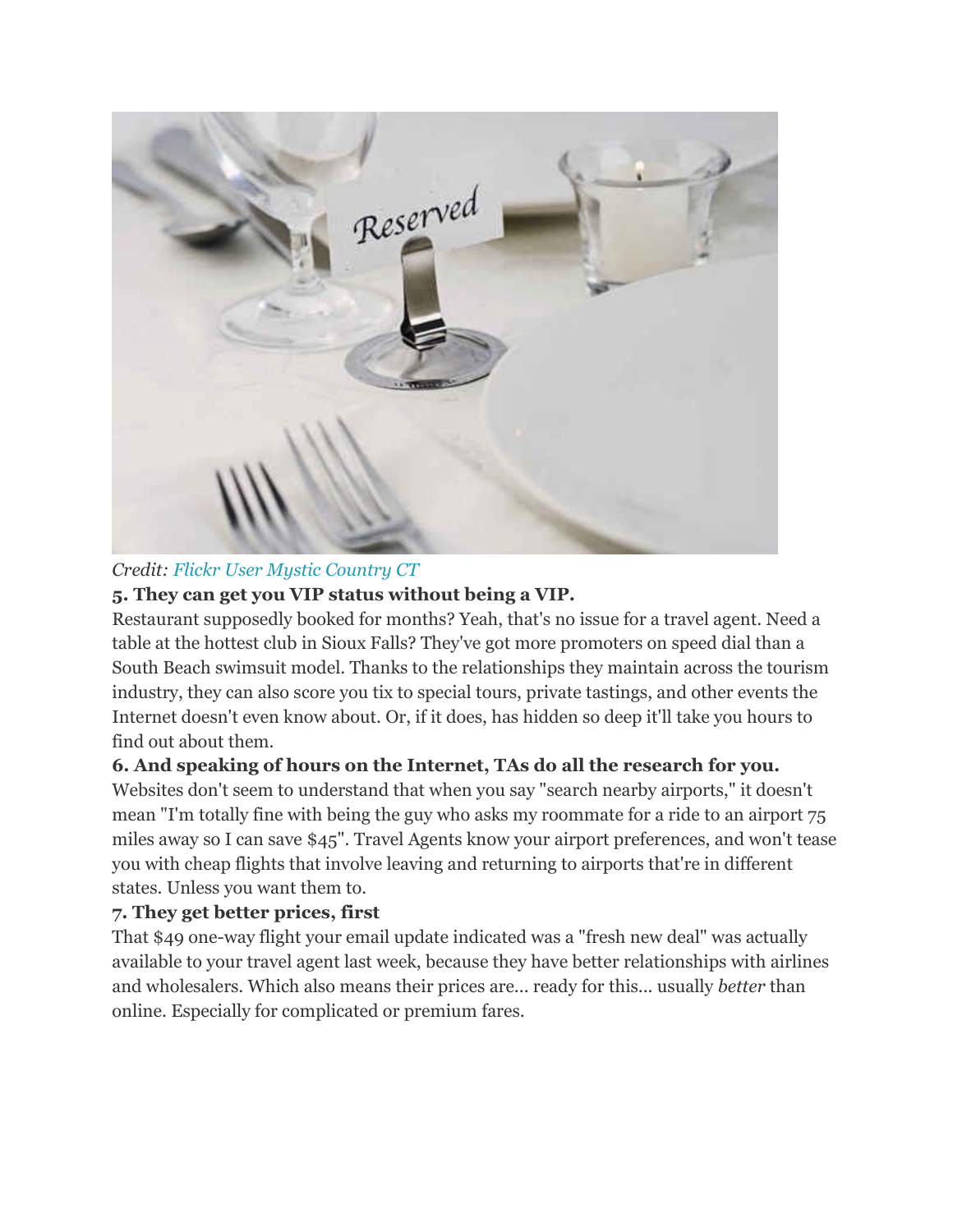

# *Credit: U.S. Army Corp of [Engineers](https://www.flickr.com/photos/europedistrict/) Europe District*

# **8. They do more than book flights.**

That African safari looks like a great time, but you do realize it requires a lot more legwork than just pressing "Buy Now" on the roundtrip ticket to Kinshasa, right? In addition to visas, you'll likely require a series of semi-crippling inoculations before you go, too. Unsure where to go for either visas or shots? Well, lo and behold, guess who can set both of those up for you?

#### **9. They have Southwest's prices too.**

Fun as it is planning your flight, calculating baggage, seat selection, and [water](http://www.thrillist.com/travel/nation/the-nine-most-outrageous-airline-charges-and-fees?utm_source=huffingtonpost&utm_medium=syn&utm_term=web&utm_campaign=travel) fees, then repeating the whole process on Southwest.com to seeing if it's cheaper, a travel agent can do the comparison shopping for you. And he or she can do it with any other airline that doesn't play the online search engine game.

#### **10. No-hassle 24-hour changes**

"Non-refundable" on your online reservation -- be it a flight, hotel reservation, Duck Tour, whatever -- usually means you have 24 hours to make changes without penalty. Most people don't realize this. Yes, even a "non-refundable" airline ticket can be changed. The only catch, you have to actually call and deal directly with the airline. Or, instead of spending hours on